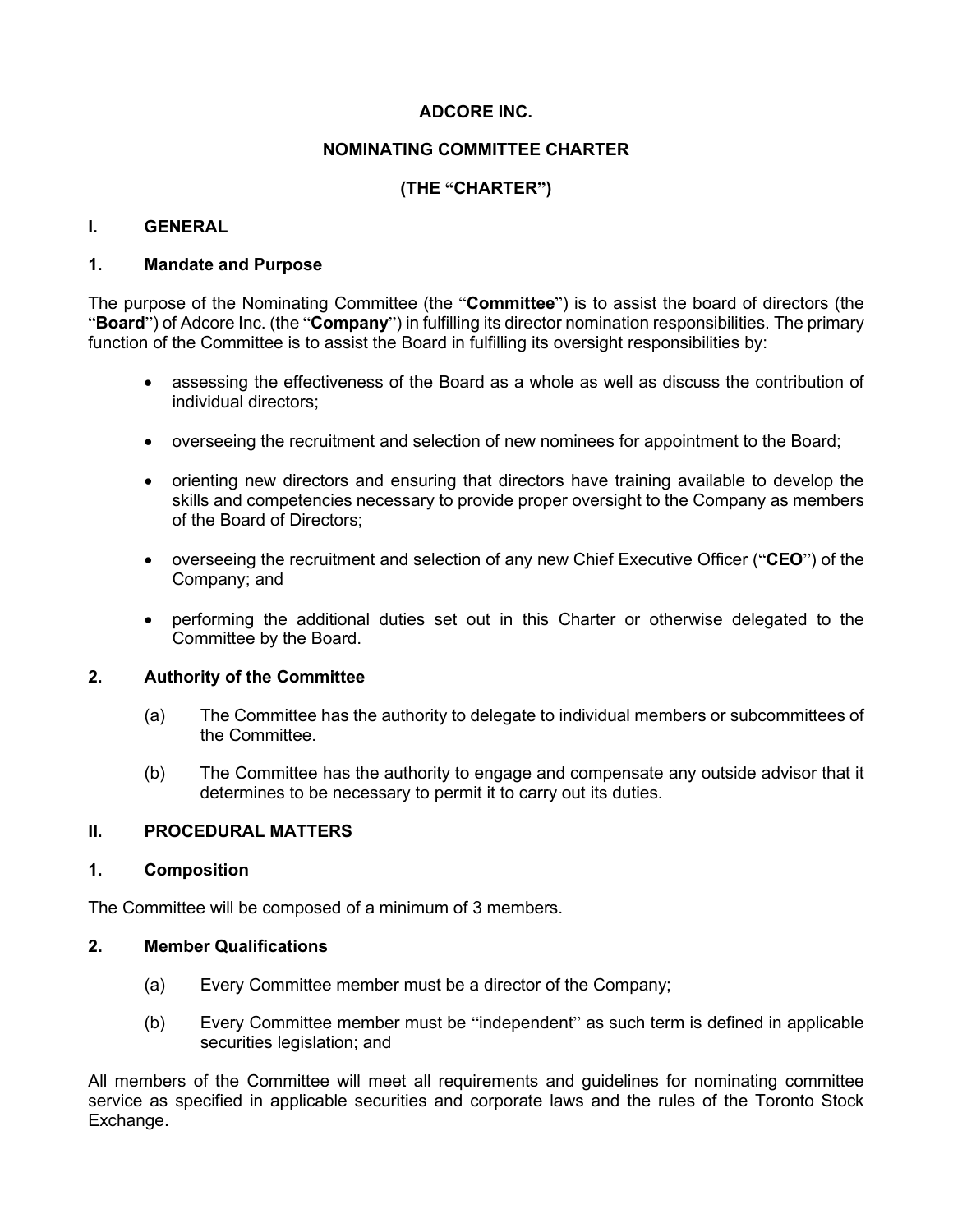## **3. Member Appointment and Removal**

Members of the Committee will be appointed by the Board for such term as the Board deems appropriate and will hold office for such time or until they are removed by the Board or cease to be directors of the Company.

Where a vacancy occurs at any time in the membership of the Committee, it may be filled by the Board on the recommendation of the Committee, and will be filled by the Board if the membership of the Committee falls below 3 directors.

# **4. Committee Structure and Operations**

# (a) **Chair**

Each year, the Board will appoint one member of the Committee to act as the chairperson of the Committee (the "**Chair**"). The Chair may be removed at any time at the discretion of the Board. If the Chair is absent from any meeting, the Committee will select one of its other members to preside at that meeting.

# (b) **Meetings**

The Chair will be responsible for developing and setting the agenda of the Committee meetings, and in consultation with management, determining the time place and frequency of such Committee meetings. The Committee shall meet at least once annually and as many additional times the Committee deems necessary to carry out its duties.

# (c) **Notice**

Notice of the time and place of every meeting will be given in writing, verbally or by telephonic or other electronic communication to each member of the Committee, the chairman of the Board, the CEO and Chief Financial Officer of the Company, at least 48 hours prior to the time fixed for such meeting. The notice period may be waived by a quorum of the Committee.

# (d) **Quorum**

A majority of the Committee will constitute a quorum. No business may be transacted by the Committee except at a meeting of its members at which a quorum of the Committee is present in person or by means of a telephonic, electronic or other communication facility that permits all participants to communicate adequately with each other during the meeting.

# (e) **Attendees**

The Committee may invite such directors, officers and employees of the Company and advisors as it sees fit from time to time to attend meetings of the Committee to assist in the discussion and deliberation of matters being considered by the Committee, and to provide information as necessary.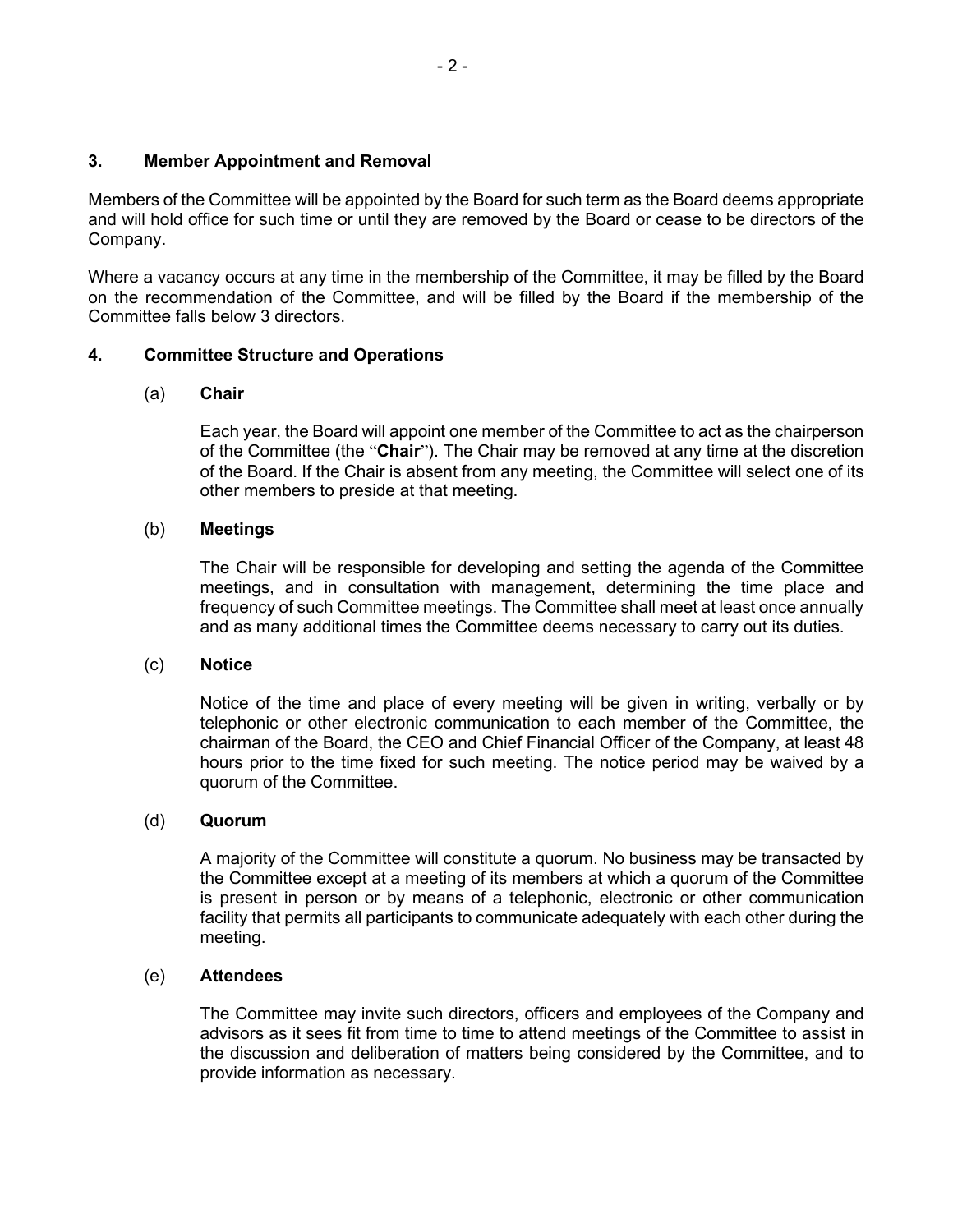## (f) **Secretary**

The Committee will appoint a Secretary to the Committee who need not be a director or officer of the Company.

#### (g) **Records**

Minutes of meetings of the Committee will be recorded and maintained by the Secretary to the Committee and will be subsequently presented to the Committee for review and approval.

#### (h) **Liaison**

The CEO will act as management liaison with the Committee.

## **5. Committee and Charter Review**

The Committee will conduct an annual review and assessment of its performance, effectiveness and contribution, including a review of its compliance with this Charter, in accordance with the process developed by the Board. The Committee will conduct such review and assessment in such manner as it deems appropriate and report the results thereof to the Board.

The Committee will also review and assess the adequacy of this Charter on an annual basis, taking into account all legislative and regulatory requirements applicable to the Committee, as well as any best practice guidelines recommended by regulators or the Toronto Stock Exchange and will recommend changes to the Board thereon.

## **6. Reporting to the Board**

The Committee will report to the Board in a timely manner on all significant matters it has considered and addressed and with respect to such other matters that are within its responsibilities. This report may take the form of circulating copies of the minutes of each meeting held.

## **III. NOMINATION RESPONSIBILITIES**

## **1. Recruitment**

The Committee will be responsible for:

- (a) conducting an analysis of the collection of tangible and intangible skills and qualities necessary for an effective Board given the Company's current operational and financial condition, the industry in which it operates and the strategic outlook of the Company;
- (b) periodically comparing the tangible and intangible skills and qualities of the existing Board members with the analysis of required skills and identifying opportunities for improvement; and
- (c) recommending, as required, changes to the selection criteria used by the Board to reflect the needs of the Board.

Nominees will be selected for qualities such as integrity, business judgment, independence, business or professional expertise, international experience, residency and familiarity with geographic regions relevant to the Company's strategic priorities.